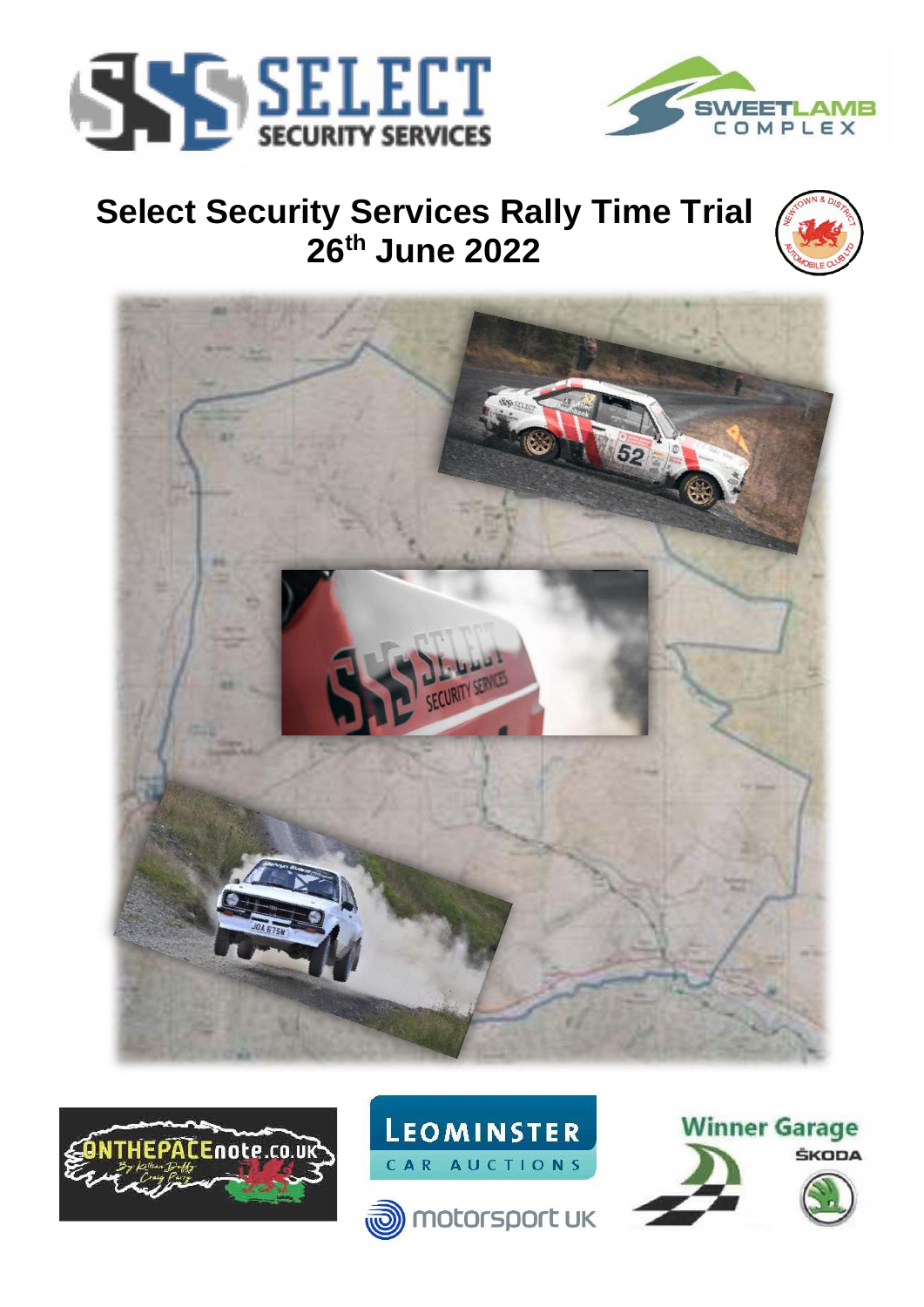

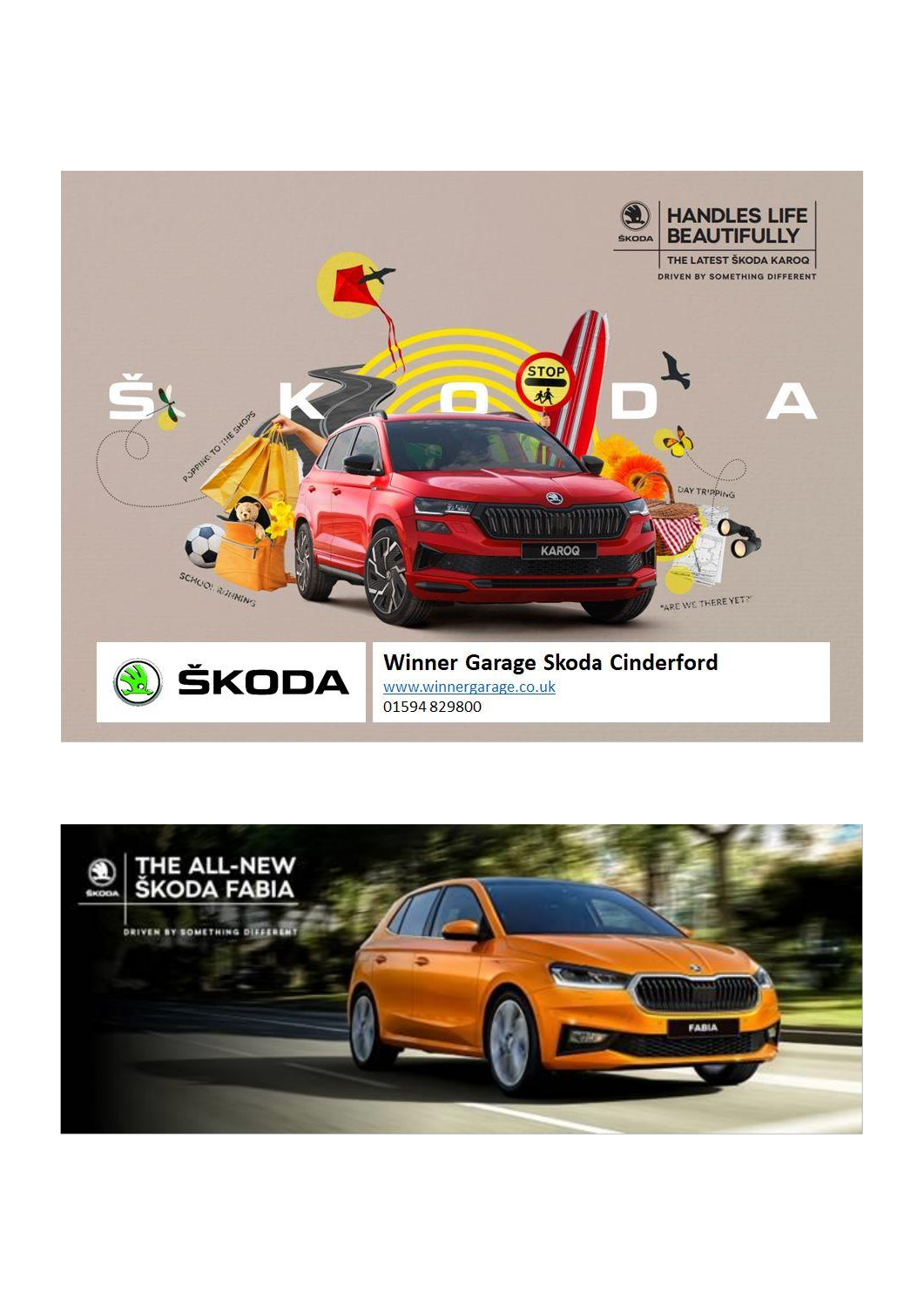# *Select Security Services Rally Time Trial* **26th June 2022**

## **F O R E W O R D**

*Croeso, Welcome,* to the Select Security Services Rally Time Trial 2022.

Finally, after a difficult two years, it looks like we are starting to get back to a more normal state with most things. Fortunately, this also includes motorsport and with this in mind. Newtown & District Automobile Club Ltd have decided to organise a Rally Time Trial, which will be run entirely within the Sweet Lamb Motorsport Complex.

This event will be for a crew consisting of a Driver and Co-driver and therefore there will be route notes available from Onthepacenote. Contact details are shown in the Entries section of the Regulations.

We are deeply indebted to our title sponsor, Select Security Services for coming on board, and also to the Bennett- Evans family for allowing us to use the Sweet Lamb Motorsport Complex. Also, thanks must go to all our other sponsors for enabling us to run the event.

The event will consist of a 4-mile stage run 3 times in each direction, along with a low speed convoy recce run in the competition car before the first run in each direction. This will give a total stage mileage of 24 miles, not including the sighting runs. Competitors should note that there will be NO REFUELING of cars on the event – cars must arrive with enough fuel in the tank to complete the whole event.

Thank you for showing interest in this event and we look forward to seeing you in June for an enjoyable day's motorsport.

**Good Luck** to all from the Organising Team.

*Wayne Jones*

Clerk of the Course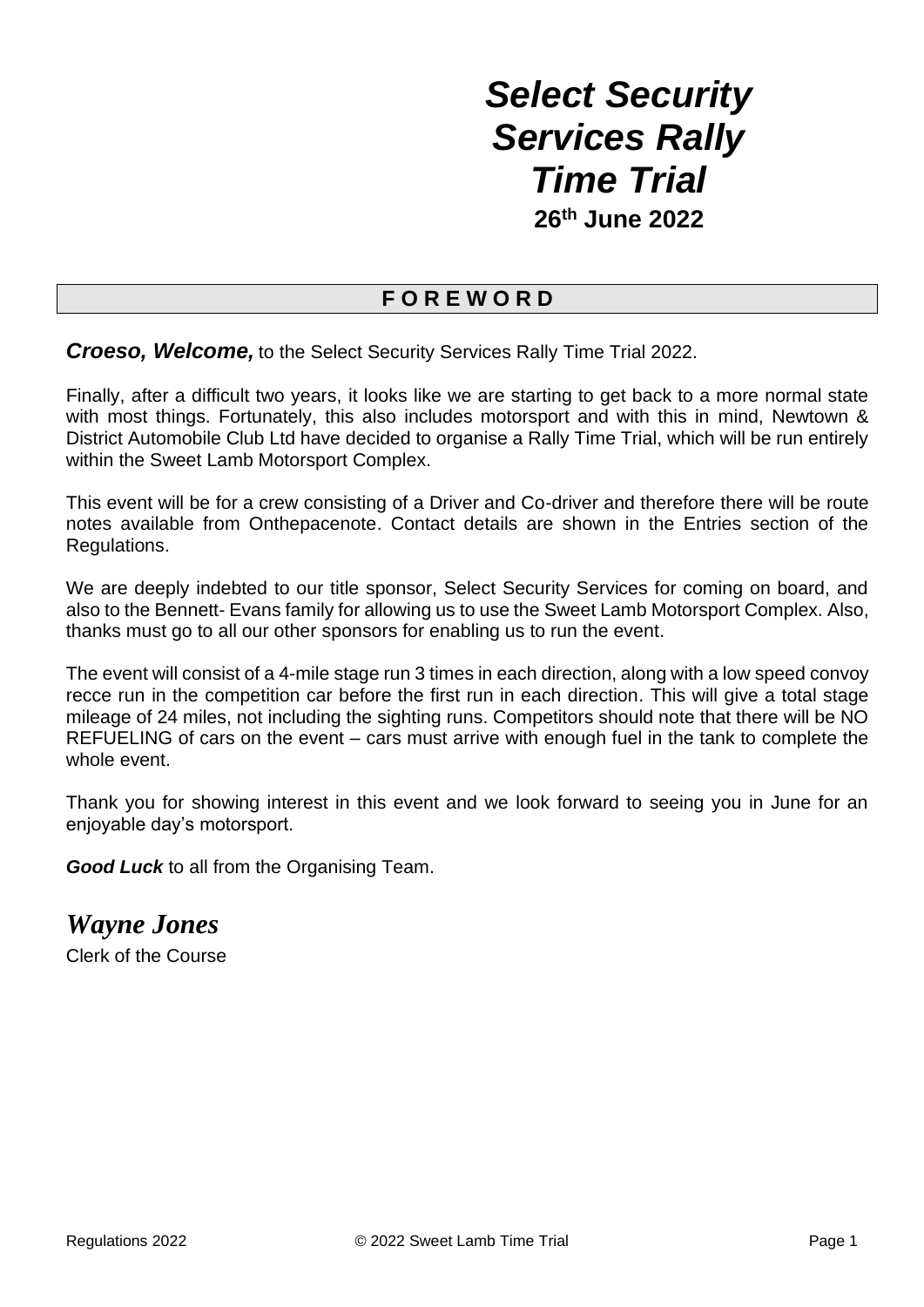## **TABLE OF CONTENTS**

| <b>Title</b><br><b>Article</b> |                                              | Page           |  |
|--------------------------------|----------------------------------------------|----------------|--|
| 1                              | <b>INTRODUCTION</b>                          | 3              |  |
| $\overline{2}$                 | <b>AUTHORISATION</b>                         | 3              |  |
| 3                              | <b>ELIGIBILITY</b>                           | 3              |  |
| 4                              | <b>ENTRIES &amp; CLASSES</b>                 | 3              |  |
| 5                              | <b>IDENTIFICATION</b>                        | 5              |  |
| 6                              | OFFICIALS OF THE EVENT                       | 5              |  |
| $\overline{7}$                 | <b>RESULTS</b>                               | 5              |  |
| 8                              | <b>ROUTE &amp; SAFETY MAP</b>                | 6              |  |
| 9                              | <b>SCRUTINEERING &amp; DOCUMENTATION</b>     | 6              |  |
| 10                             | <b>DAMAGE DECLARATION</b>                    | $\overline{7}$ |  |
| 11                             | DRIVING STANDARDS OBSERVERS / JUDGES OF FACT | $\overline{7}$ |  |
| 12                             | <b>CONTROLS AND TIMING</b>                   | $\overline{7}$ |  |
| 13                             | <b>RECONNAISSANCE</b>                        | 8              |  |
| 14                             | <b>SERVICING</b>                             | 8              |  |
| 15                             | <b>PENALTIES</b>                             | 9              |  |
| 16                             | ALTERATIONS AND FINAL INSTRUCTIONS           | 9              |  |
| 17                             | CHILD PROTECTION POLICY                      | 10             |  |
| 18                             | <b>GENERAL</b>                               | 10             |  |
| 19                             | PROVISIONAL TIME SCHEDULE                    | 11             |  |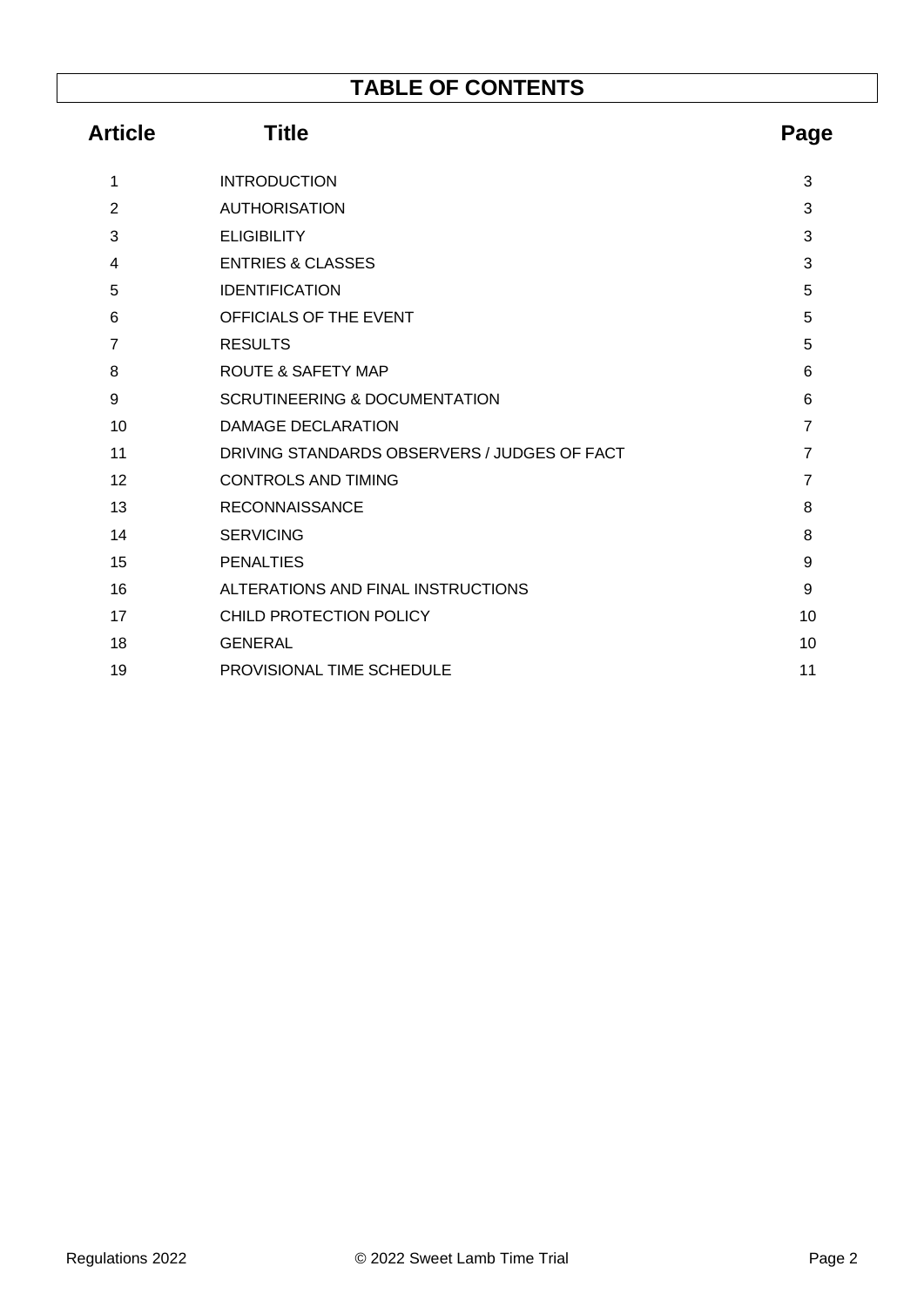#### **1 INTRODUCTION**

**Newtown & District Automobile Club Ltd** ('the Club') will promote an **Interclub status Rally Time Trial** on **Sunday 26th June 2022** at the **Sweet Lamb Motorsport Complex**.

This event will be held under the General Regulations of Motorsport UK (incorporating the provisions of the International Sporting Code of the FIA), these Supplementary Regulations and any written instructions the Club may issue for the Event. The 2022 Motorsport UK Year Book can be found at [https://www.motorsportuk.org/wp](https://www.motorsportuk.org/wp-content/uploads/2022/02/BB-2022-low-res-complete-February-2022.pdf)[content/uploads/2022/02/BB-2022-low-res-complete-February-2022.pdf.](https://www.motorsportuk.org/wp-content/uploads/2022/02/BB-2022-low-res-complete-February-2022.pdf)

Modifications, amendments and/or changes to these Supplementary Regulations will only be announced by numbered and dated Bulletins.

#### **2 AUTHORISATION**

Motorsport UK Permit Numbers: 125838

DoE Authorization Number: 28630JU26

*Permits & Authorisations will be displayed on the official Notice Board throughout the event.*

#### **3 ELIGIBILITY**

- 3.1 The event is open to all holders of a Motorsport UK RS Interclub Stage Rally or higher Competition Licence who are members of clubs having membership with either: -
- (I) The Welsh Association of Motor Clubs
- (II) The Association of North Western Car Clubs
- (III) The Association of West Midland Car Clubs
- 3.2 The **Select Security Services Sweet Lamb Rally Time Trial** Head Quarters, Rally Office, Official Notice Board, Noise Test, Start Venue, Service Area and Finish Venue will be at the Sweet Lamb Motorsport Complex, Llangurig, Powys SY18 6SY. Map reference 136/829 850
- 3.3 The running order will be in order of predicted performance (R24.1.4), followed by a sweeper car.
- 3.4 There will be one Service Area which will be at Rally HQ. There will be a speed limit of 15 MPH around the Service Area, which must be adhered to. Competitors must follow all direction signs. *Please drive very considerately!*

#### 3.5 **Pre-Event Format**

| Monday 16th May 2022 at 18:00    | Publishing of the Supplementary Regulations             |
|----------------------------------|---------------------------------------------------------|
| Wednesday 18th May 2022 at 18:00 | <b>Opening Date for Entries</b>                         |
| Friday 17th June 2022 at 18:00   | Closing date for entries                                |
| Sunday 19th June 2022 at 18:00   | Publication of seeded entry list and Final Instructions |

#### **4 ENTRIES & CLASSES**

#### **4.1 Closing dates for entries**

Entries close on Friday 17<sup>th</sup> June 2022 at 18:00. Final Instructions and an Entry List will be emailed to the driver. **It is the competitors' responsibility to ensure the correct email address is supplied!!**

#### **4.2 Entry procedure**

Competitors wishing to take part in the event must enter using the on-line entry form **[HERE](https://www.rallies.info/webentry/2022/sweetlamb/webentry.php)**.

### **Payment must be made in full before the entry is accepted.**

Entrants other than the driver must hold an appropriate Entrant's Licence issued by their ASN.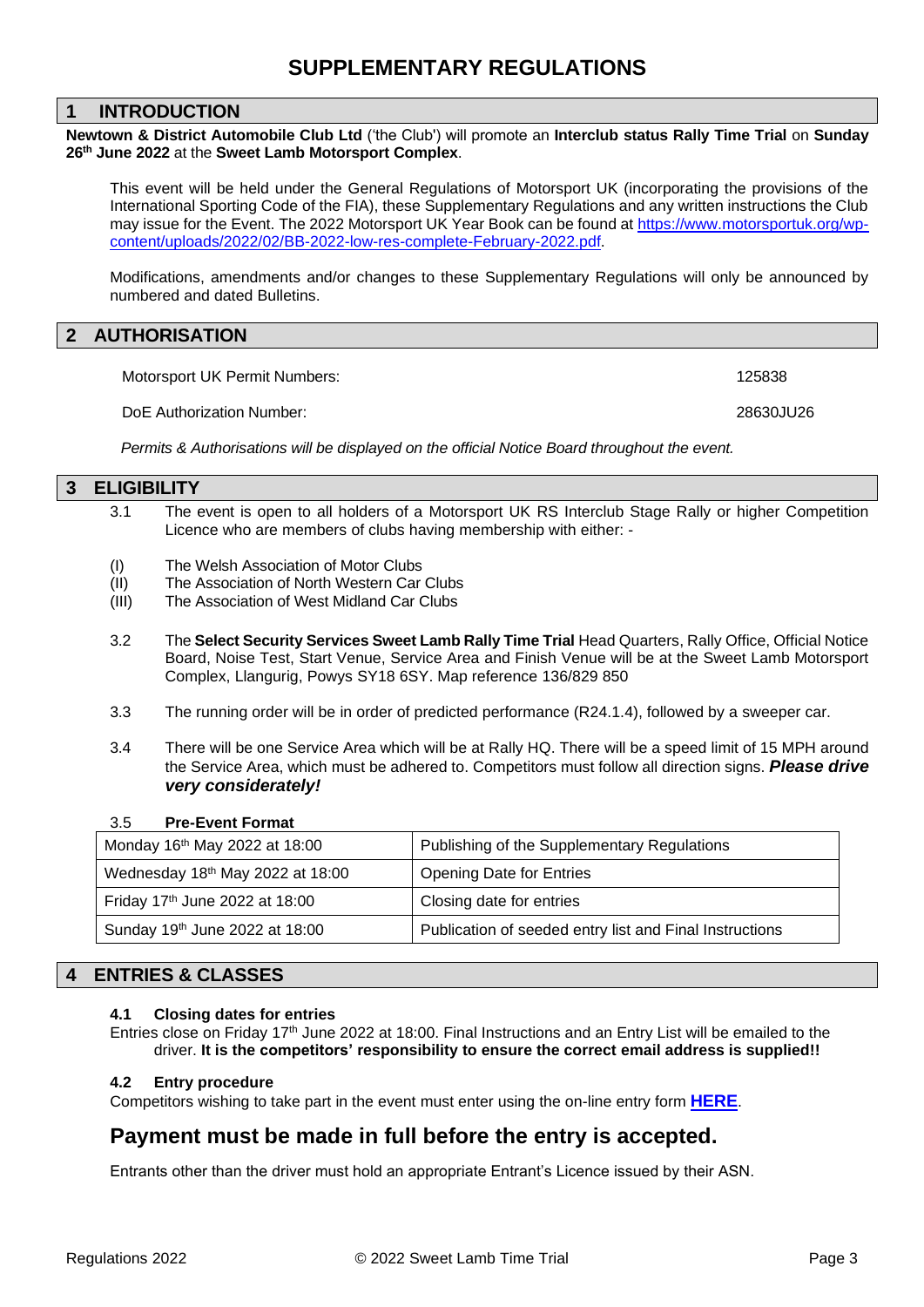#### **4.3 Acceptance of Entry Form**

The entry application will only be accepted when duly completed and accompanied by the bank transfer or cleared cheque of the total amount of the Entry Fee**. PLEASE NOTE THAT TBA OR TBC ARE NOT CONSIDERED TO BE VALID ENTRY DETAILS.** Entries received with complete entry fee will be acknowledged by the Organisers.

#### **4.4 Number of entries accepted and classes**

The maximum number of entries for the event will be 50. A reserve list of a maximum of 20 cars will be created. The minimum number of entries for the event will be 40. If this number is not reached, the organisers reserve the right to cancel the event, or reduce the competitive mileage. If fewer than 5 cars are entered in any one class, the organisers reserve the right to amalgamate the classes as necessary. The organisers reserve the right to retain 10 places for allocation at their discretion.

**Classes** Cars must comply with Motorsport UK Regulation R46

- M1 Front wheel drive<br>M2 Rear wheel drive
- M2 Rear wheel drive<br>M3 4WD
- $4WD$

**Historic Cars (R49)** Historic cars must comply with Motorsport UK Regulation R49.<br>H1 Cars registered before 31.12.81

Cars registered before 31.12.81

#### **Road Rally Cars**

R1 Cars conforming to the Motorsport UK Road Rally regulations and conform to Stage Rally Specifications, with references to R.18.6.1. advertising will be permitted.

#### **4.5 Entry Fees**

The entry fee for the event will be **£350.** The entry fee must be paid by bank transfer or cheque. All bank charges must be paid by the sender.

Route Safety Notes and video of the stages will be available from Onthepacenote at a charge of **£25**. Competitors wishing to purchase this should contact Onthepacenote directly.

| Website                        | Email    | .<br>Mobile                         |
|--------------------------------|----------|-------------------------------------|
| <b>WWV</b><br>.uł<br>--<br>. . | com<br>. | 790<br>$\sim$<br>₹Δ<br>'u<br>ີ<br>◡ |

#### *NO ENTRY WILL BE ACCEPTED UNTIL ANY OUTSTANDING FEES ARE PAID.*

Details of how to pay the Entry Fee will be forwarded in an email from the Entry Secretary, which will also **ACKNOWLEDGE** your entry being received. Please include your Unique Reference Number that will be supplied by the Entry Secretary as a reference if using BACS or written on the rear if paying by cheque.

#### **4.6 Refunds**

.

#### **Withdrawal prior to 17th June**

Full refund of the entry fee paid less £30 administration charge.

#### **Withdrawal received between 17th June and prior to Scrutineering:**

If there is a current reserve list – full refund of the entry fee paid less £50 administration charge. If there is no reserve list, a full refund of the entry fee less £50 administration charge will be at the

Organisers' sole discretion.

All withdrawals must be notified to the Entries Secretary in writing (see contact details on page [5\)](#page-6-0).

The entry fee will be refunded in full:

- If the event is cancelled or postponed.
- To reserve entries which are not offered a start.
- To entries that are not accepted.
- **4.7** Once the Seeded Entry List has been published, no communication will be entered into regarding it.
- **4.8** The starting order will be at the organisers' discretion but, to assist seeding, competitors are asked to show their best 5 recent results on their entry form.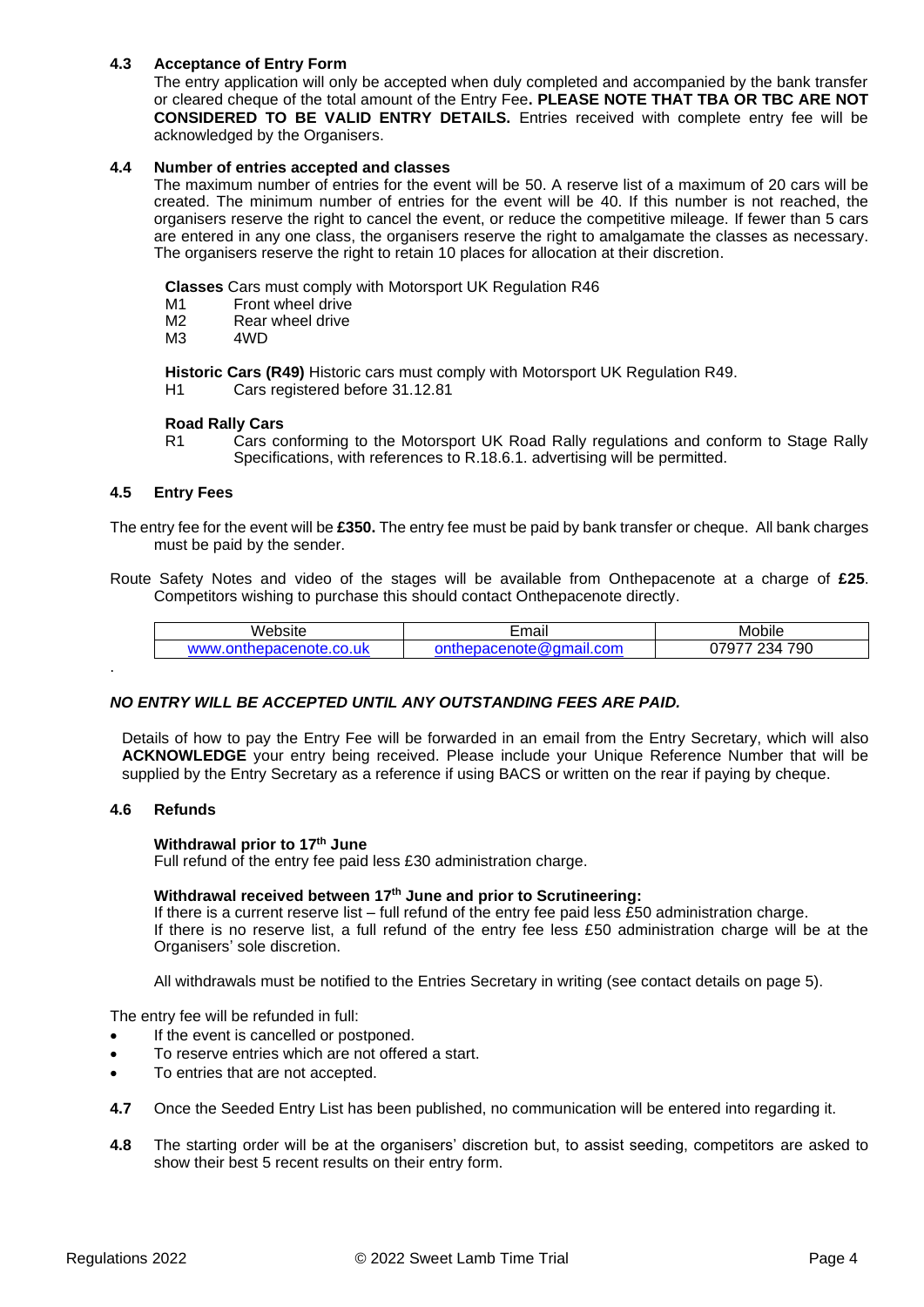**4.9** The organisers reserve the right to select, or refuse, entries for the event and to amend the number of accepted entries on the event.

#### **5 IDENTIFICATION**

**5.1** Numbered door plates will be used to identify competitors and must be displayed on both sides of the car **J.4.1- J.4.1.8** & **R6.1.3.(a).** It is the competitor's responsibility to obtain and fit these numbers. The organisers will supply hi-viz numbers that must be fitted in the rear side windows.

*THE ABOVE MUST BE FIXED IN THE CORRECT POSITION BEFORE THE CAR IS PRESENTED AT SCRUTINEERING.*

*Competitors will be responsible for maintaining these numbers in a legible condition throughout the event and are reminded they must be removed after the event or upon retirement.*

#### <span id="page-6-0"></span>**6 OFFICIALS OF THE EVENT**

| Stewards<br><b>Appointed by Motorsport</b>                 |                                             |                              |
|------------------------------------------------------------|---------------------------------------------|------------------------------|
| UK                                                         | <b>MR KEVIN WITTON</b>                      |                              |
| Appointed by the Club                                      | <b>EIFION JONES</b><br><b>DAVE EVISON</b>   |                              |
| Clerk of the Course                                        | <b>WAYNE JONES</b>                          | 07752 467 299                |
| Asst. Clerk of the Course                                  | <b>KEV BOLVER</b><br><b>ALUN HORN</b>       |                              |
| Secretary of the Meeting                                   | <b>STEVE MCPHEE</b>                         | 07817 783 974                |
| <b>Entries Secretary</b>                                   | <b>KAT PRZYBYSZ</b>                         | SWEETLAMBTIMETRIAL@GMAIL.COM |
| <b>Chief Marshal</b>                                       | <b>PHIL HATFIELD</b>                        | 07966 691 104                |
| <b>Chief Safety Officer</b>                                | <b>KEVIN PAGE</b>                           |                              |
| <b>Chief Medical Officer</b>                               | <b>DAVID COOPER</b>                         |                              |
| Radio Controller                                           | <b>KEVIN HUGHES</b>                         |                              |
| <b>Stage Commander</b>                                     | <b>JAN JARRETT</b>                          |                              |
| Stage Setup Co-ordinator                                   | <b>DENNY HARRIS</b>                         |                              |
| <b>Environmental Scrutineer</b>                            | <b>ROB DUKE</b>                             |                              |
| <b>Scrutineers</b>                                         | <b>PETER FARRINGTON</b><br><b>GEOFF DOE</b> |                              |
| <b>Competitor Liaison Officer</b><br>& Press/Media Officer | <b>JONNY 'TAD' EVANS</b>                    | 07779 567 334                |
| <b>Chief Timekeeper</b>                                    | <b>GETHIN PHILLIPS</b>                      |                              |
| <b>Results &amp; Timing Service</b>                        | <b>JESS HOCKLY</b>                          |                              |
| Service Area Commander                                     | <b>JAMES BOLVER</b>                         |                              |
| <b>Child Protection Officer</b>                            | <b>MIKE DAVIES</b>                          |                              |
|                                                            |                                             |                              |

#### **7 RESULTS**

- **7.1** Provisional results will be announced as soon as possible after the last car running within its maximum lateness finishes the event. These will become final after 30 minutes subject to the resolution of protests, which must be made in accordance with the provisions of **C 5.1 – 5.7** and Appeals in accordance with **C 6.1 - 6.6**.
- **7.2** Competitors shall ensure that they, and their cars, are available for inspection, should a protest be submitted in accordance with **C 5.2**. If the protested vehicle is not available for inspection, the competitor may be penalised under **C 3.2**.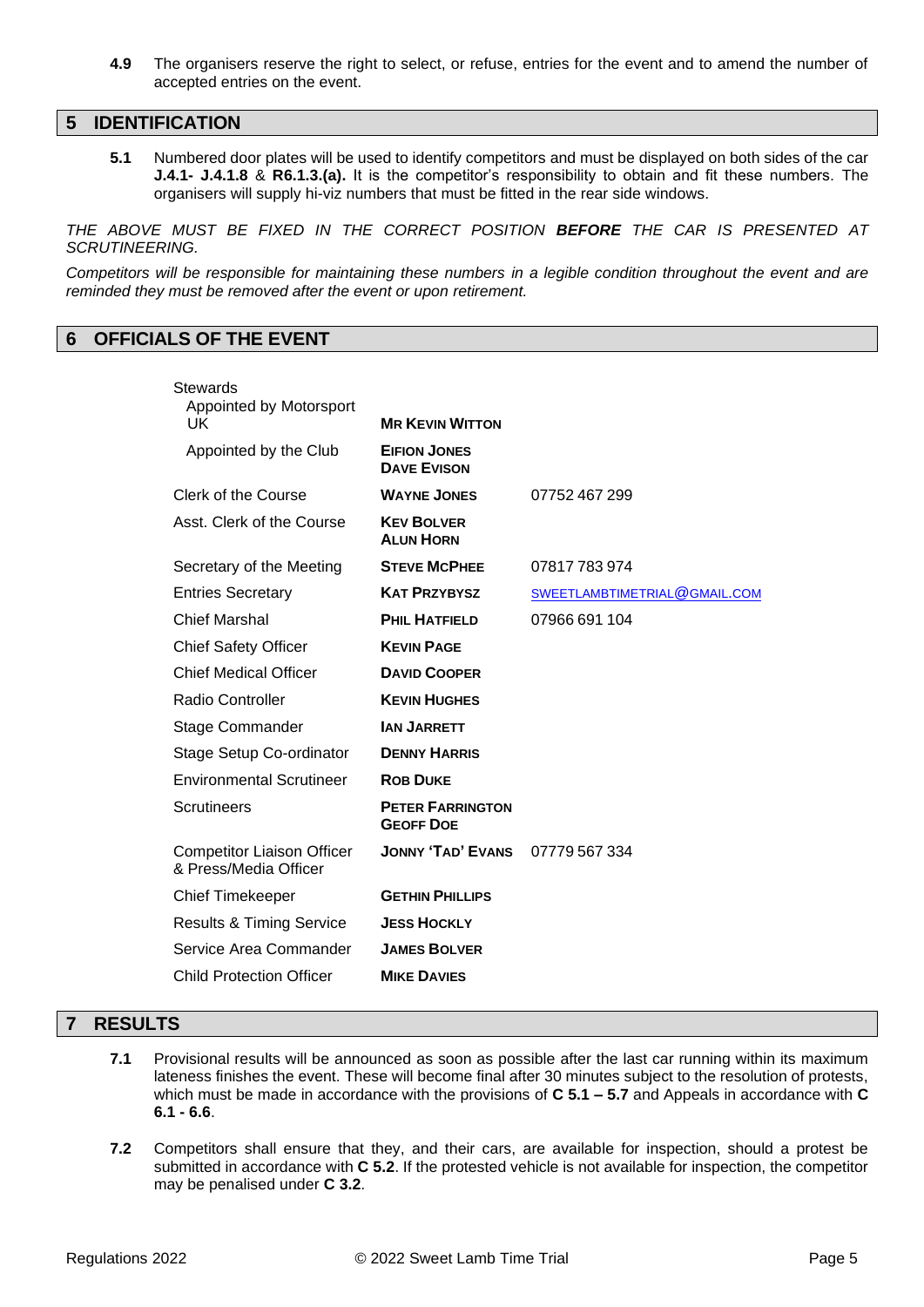**7.3** A set of final results will be available on the event website.

#### **8 ROUTE & SAFETY MAP**

- **8.1** The entire event will be held at Sweet Lamb Motorsport Complex near Llangurig (Enter via 136/840 827) and all link sections will be within the Sweet Lamb complex. No part of the route will utilise the public highway.
- **8.2** The area is covered by map number 135 or 136 1:50,000 series (latest edition) also on 1:25,000 Explorer series sheet no.214.
- **8.3** The event will comprise approximately 24 stage miles (6 timed runs of the 4-mile stage). All stages count towards the final results. All special stages are on private property in the form of privately owned gravel roads.
- **8.4** The organisers will supply a safety map which will be emailed noting the junctions, radio points and medical points. The organisers state this is only a safety map, not a detailed or accurate map and will take no responsibility for it. If the Route Notes are not used, you are driving blind with only a sighting lap prior to competition start, so please take this into account and try not to let enthusiasm overtake the talent!
- **8.5** Competitors are advised that ALL stages will be operating the RED Flag system. The location of the RED Flags will be shown on the Safety Map. **R.24.4.5, R.25.6.4**
- **8.6** Competitors are reminded of the correct use of OK/SOS boards. **R.25.4 – R.25.4.9**
- **8.7** A link to download a PDF copy of the Safety Map and Event Schedule will be contained in the Final Instructions, which will be e-mailed to competitors.

#### **9 SCRUTINEERING & DOCUMENTATION**

- **9.1** All competitors must produce a valid Competition Licence and Club Membership Card, for inspection at Documentation. **R 5.2 – R 5.2.4**
- **9.2** Cars must comply with **R 46 – R 48.10.11** inclusive.
- **9.3** All cars will be required to be able to pass a sound test: **R 4.1 – R 4.1.7**. These tests will allow for a MAXIMUM of 100 DB(A) at 4500 rpm USING THE 0.5 METRE TEST. Failure to comply will result in Penalties under Article [15.2](#page-10-0)
- **9.4** All competing cars must have a valid MOT Test Certificate which will be checked electronically for any car required by law to have one **R 46.1.2**. Failure to produce such document will result in a start being refused.
- **9.5** Competing cars are NOT required to be currently taxed, as the event is taking place wholly on private ground. **R 46.1.1**.
- **9.6** Competitors wishing to use an in-car camera during the event must declare this on the entry form.
- **9.7** At the discretion of the Eligibility Scrutineers and the Clerk of the Course, certain vehicles may be selected for Post Event Scrutiny after the last stage. Failure to present the vehicle at the nominated place and at the appointed time may be penalised under **R 32.2 Chart 32.2 Penalties (aa).**
- <span id="page-7-0"></span>**9.8** All cars shall have fire extinguishing systems as **R 48.10.5** and **K 3 – K 3.5**. and must carry a small spill kit. **R 46.1.5**. All used spill kits must be disposed of by the crew concerned in accordance with the appropriate regulations. Breach of this regulation will result in **DISQUALIFICATION** (Article [15.2\)](#page-10-1).
- **9.9** Safety Helmets must conform with current regulations **K 10.1 – K 10.4** and must be worn on special stages **R 25.3.1**.
- **9.10** Competitors shall use seat belts conforming with **K 2.1.2 4** point and wear flame-resistant overalls **K 9.1 – K 9.3** on all special stage rallies **R 25.3.2**.
- **9.11** Competitors must also wear FHR devices conforming with **K 10.4** on stage rallies **R 25.3.3.**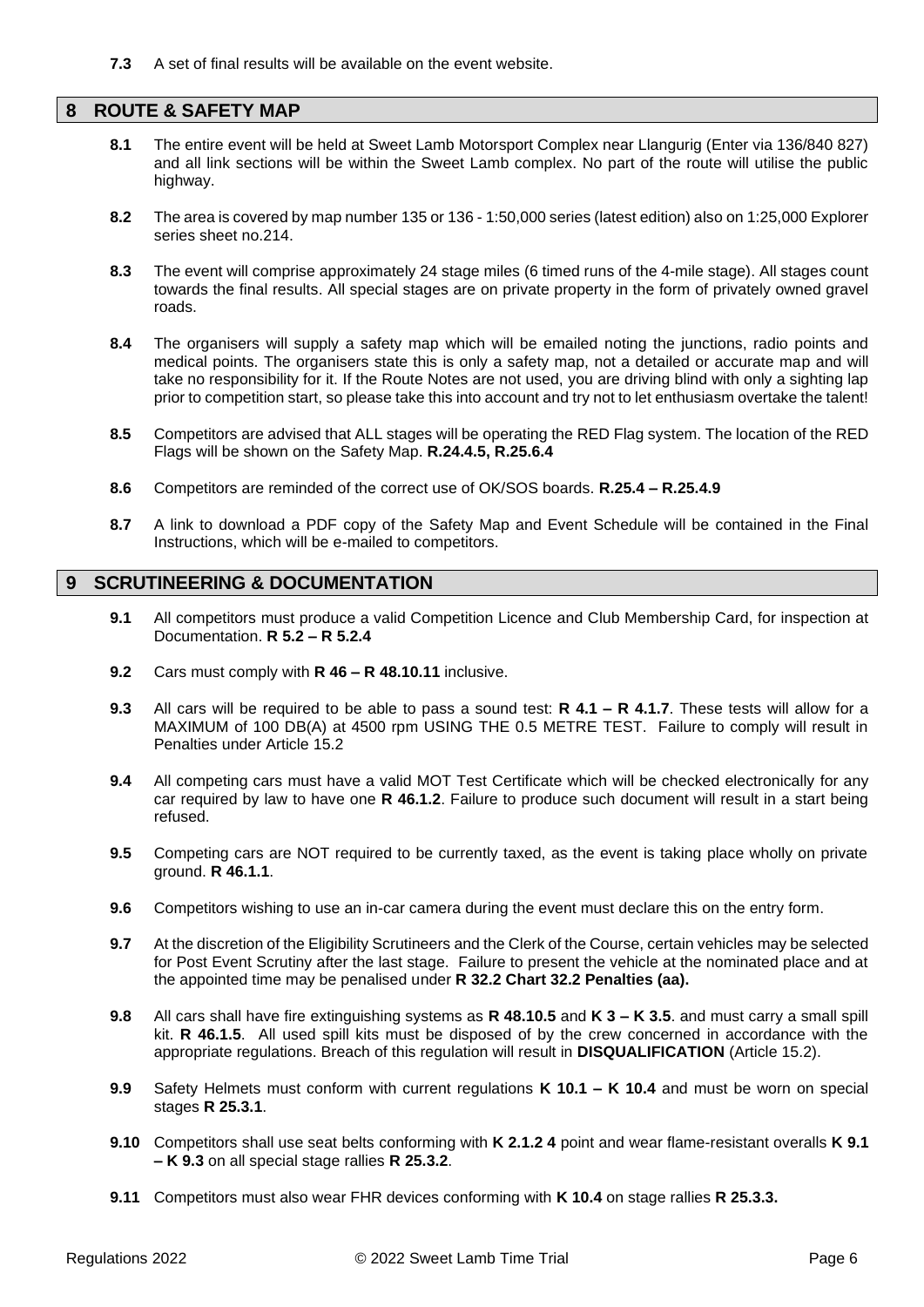#### **10 DAMAGE DECLARATION**

**10.1** Competitors will be required to confirm that they have not been involved in any incident resulting in damage to private property or injury to persons or animals. If they are unable to confirm, competitors must complete and return a damage declaration form that will be emailed to them, giving details of any such incident where damage or injury has occurred **R 40.1.3**. Information given will not incur a penalty, but failure to disclose details of any such incident, or failure to hand in a duly completed form will be penalised in accordance with **R 32.2 Chart 32.2 Penalties (p)** and may be reported to Motorsport UK for further disciplinary action.

#### **11 DRIVING STANDARDS OBSERVERS / JUDGES OF FACT**

- **11.1** Judges of Fact, appointed by the organisers, will be on duty throughout the event to observe and report on any competitor considered to be in contravention of **R 24.7 - R 24.7.10**. The names of these officials will be published in an Official Bulletin which will be sent electronically to competitors.
- **11.2** Excessive noise will include instantaneous occurrence of noise such as that produced by backfiring caused by anti-lag systems. The penalty for excessive noise may go as far as disqualification: **R 24.9.1**
- **11.3** The official in charge of any control or check may record on their checksheet if the vehicle concerned has suffered damage to its exhaust system. **R24.10.1**

#### **12 CONTROLS AND TIMING**

- **12.1** Timing of the event will be according to the Target Timing Regulations **R 31.1 – R 32.1.3**, using digital clocks operated by officials under the control of a Motorsport UK Approved Timekeeper. All clocks will be set to BBC / British Telecom time **R 2.7.3**.
- **12.2** Controls will open 15 minutes prior to the Due Time of the Course Opening Car and close 10 minutes after the Due Time of the last competitor still running **R 30.1**, having taken into account any delays.
- **12.3** The rally will consist of Special Stages and Link Sections.
- <span id="page-8-0"></span>**12.4** Lateness in excess of Stage Maximum Time on Special Stages is cumulative. The maximum penalty free lateness will be 10 minutes **R 31.2.5 – R 31.2.6**. Once a competitor's cumulative lateness calculated from the previous Main Control exceeds the maximum penalty free lateness, the competitor will be deemed to have RETIRED.
- **12.5** To be classified as a finisher, a competitor must report to all controls listed, except as provided for in **R 32.2(a**) where two-thirds of the stages must have been completed and report to the final control within the maximum lateness (**Art [12.4](#page-8-0)**) with the car in which they started.
- **12.6** Special Stage Timing will be to the previous tenth of a second **R 31.1.3**.
- **12.7** Each Special Stage will have a Bogey Time **R 31.2.2** and a Stage Maximum **R 31.2.3** which will be indicated on the Stage Safety Maps.
- **12.8** Competitors will receive penalties on Special Stages as follows:-

|   | Under Bogey                    | - Bogey Time        |
|---|--------------------------------|---------------------|
| ٠ | Over Bogey under Stage Maximum | - Actual Time Taken |

• Over Stage Maximum - Stage Maximum Time

Time in excess of Stage Maximum Time on a Special Stage will count towards the Competitor's Cumulative Lateness (**Art [12.4](#page-8-0)**).

- **12.9** Competitors must be ready to start a Special Stage when required to do so by the Start Marshal **R 25.7.1 – R 25.8.2. See Art [12.10](#page-8-1) (Special Stage Start Control)**
- <span id="page-8-1"></span>**12.10** Timing Controls. All controls other than Passage Controls (PCs) will be Timing Controls. The following titles shall describe the various types of Timing Control:-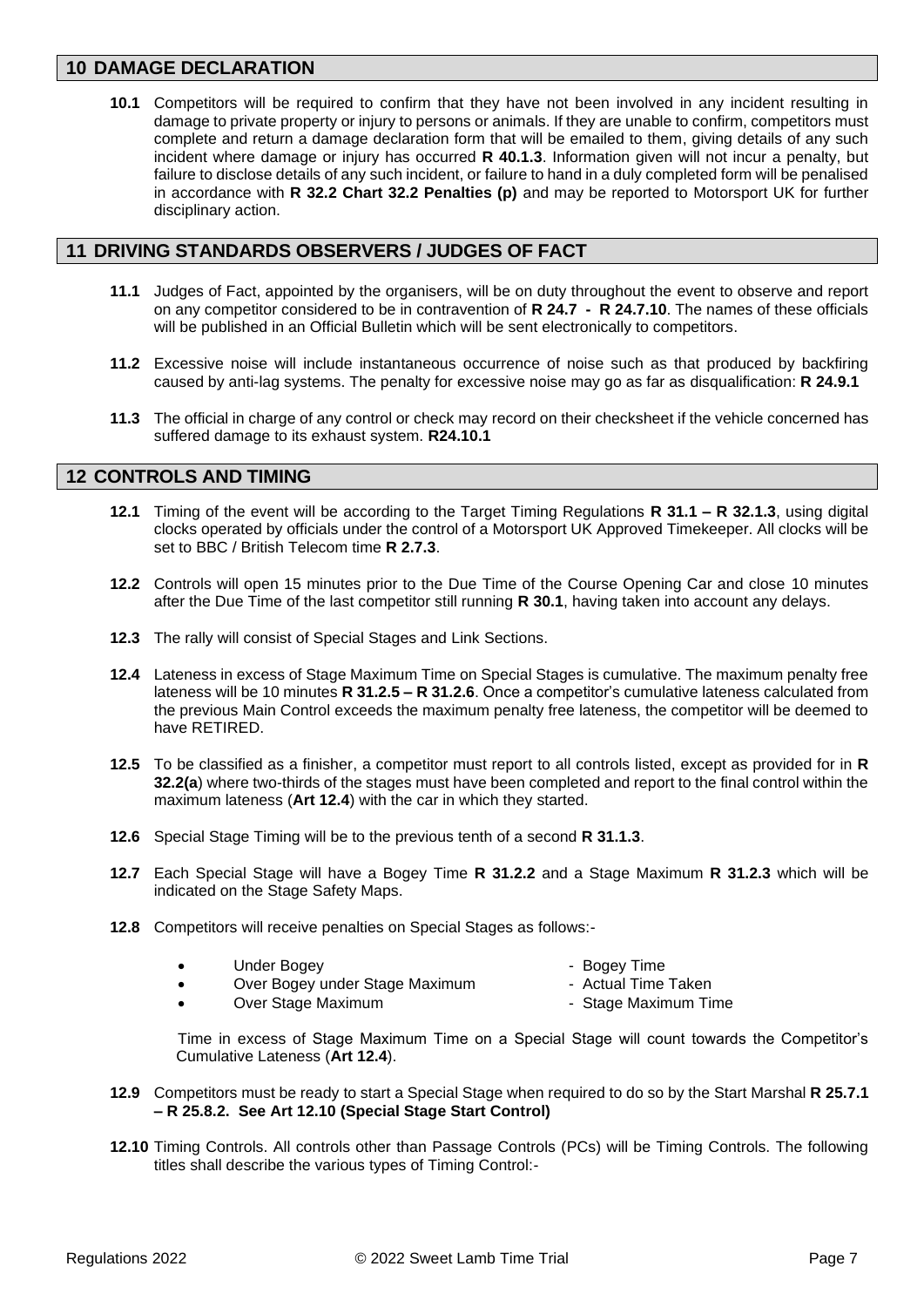#### MAIN CONTROL OUT (MC OUT)

At the Main Control Out, the marshal will enter onto the competitor's timecard and also the marshal's checksheet the competitor's time of arrival and the provisional starting time for the special stage and any difference between this time and the competitor's actual starting time (subject to delays) will be counted towards cumulative lateness and a Time Penalty will be applied.

#### SPECIAL STAGE START CONTROL (SSS)

At the Special Stage Start the marshal will enter onto the competitor's timecard and also note onto the marshal's check sheet the actual start time, which will normally correspond with the due start time in hours, minutes and seconds. The Start Marshal will assume that the competitor is ready to start the stage at their due start time (subject to delays) and will issue a Start Time as soon as the Start Line is clear, whether the competitor is ready or not. **R 25.8.2**

The START will be signalled by traffic lights which will go from RED (15 seconds to go) through AMBER (5,4,3,2,1 seconds to go) finally to GREEN at the start time. In the event of equipment failure, the start procedure will revert to the manual system described in **R 25.7.1 – R 25.8.2**.

#### SPECIAL STAGE FINISH CONTROL (SSF)

Competitors will receive their Special Stage Finish Time in hours, minutes, seconds and tenths of a second at the Special Stage Stop Line. Any competitor who fails to stop at the Stop Line must return on foot; reversing the car is prohibited and subject to the Penalty of **DISQUALIFICATION R 25.6.1 and R 32.2 Chart 32.2 Penalties (p).**

Times will be entered onto the competitor's timecard and also the marshal's check sheet at the Stop Line. In the event of equipment failure, times will be established by means of backup clocks.

#### MAIN CONTROL IN (MC IN)

At the MC IN Control each competitor will be given a due time out for the following MC OUT Control. Any difference between this time and his/her actual starting time will be counted towards cumulative lateness.

The Main Control (**MC4 OUT**) will be the Rejoin Point for any competitors who may have missed any previous Controls or Special Stages **R40.1.6 & R40.1.7.**

#### **13 RECONNAISSANCE**

- **13.1** Unauthorised pre-event Reconnaissance, practising or testing over the Special Stages on this event is forbidden **R 5.1.4 & R 26.7**. The organisers may at their discretion and with the agreement of the Stewards of the Meeting refuse a start to any competitor who is found to have carried out unauthorised practice or reconnaissance over the route of any Special Stage.
- **13.2** Any competitor or their agent observed on private land without the relevant permission within the area covered by the maps specified in these Supplementary Regulations after their publication will be **REFUSED A START** or **EXCLUDED FROM THE EVENT** as appropriate.
- **13.3** This event does permit the use of Route Notes. Competitors may purchase from Onthepacenote a choice of subjective route notes, but only the Route Notes prepared for this event may be used **R 25.9**. In all circumstances, the organisers will accept no liability or responsibility for the use of the Subjective Route Notes.

#### <span id="page-9-0"></span>**14 SERVICING**

- **14.1** There will be only one **Service Area**, which is located adjacent to **Rally HQ**. Work may be carried out here by the Service Personnel on the competing car. The use of pressure washers in the service area is not permitted. *In the interests of safety, the use of unauthorised quad bikes, trials bikes and scooters is prohibited on any land associated with this event.* Breach of this regulation may be penalised under **R 32.2 Chart 32.2 Penalties (aa)**.
- **14.2** No other areas may be used by Service Vehicles and all other areas will be Out of Bounds to Service Personnel & Vehicles.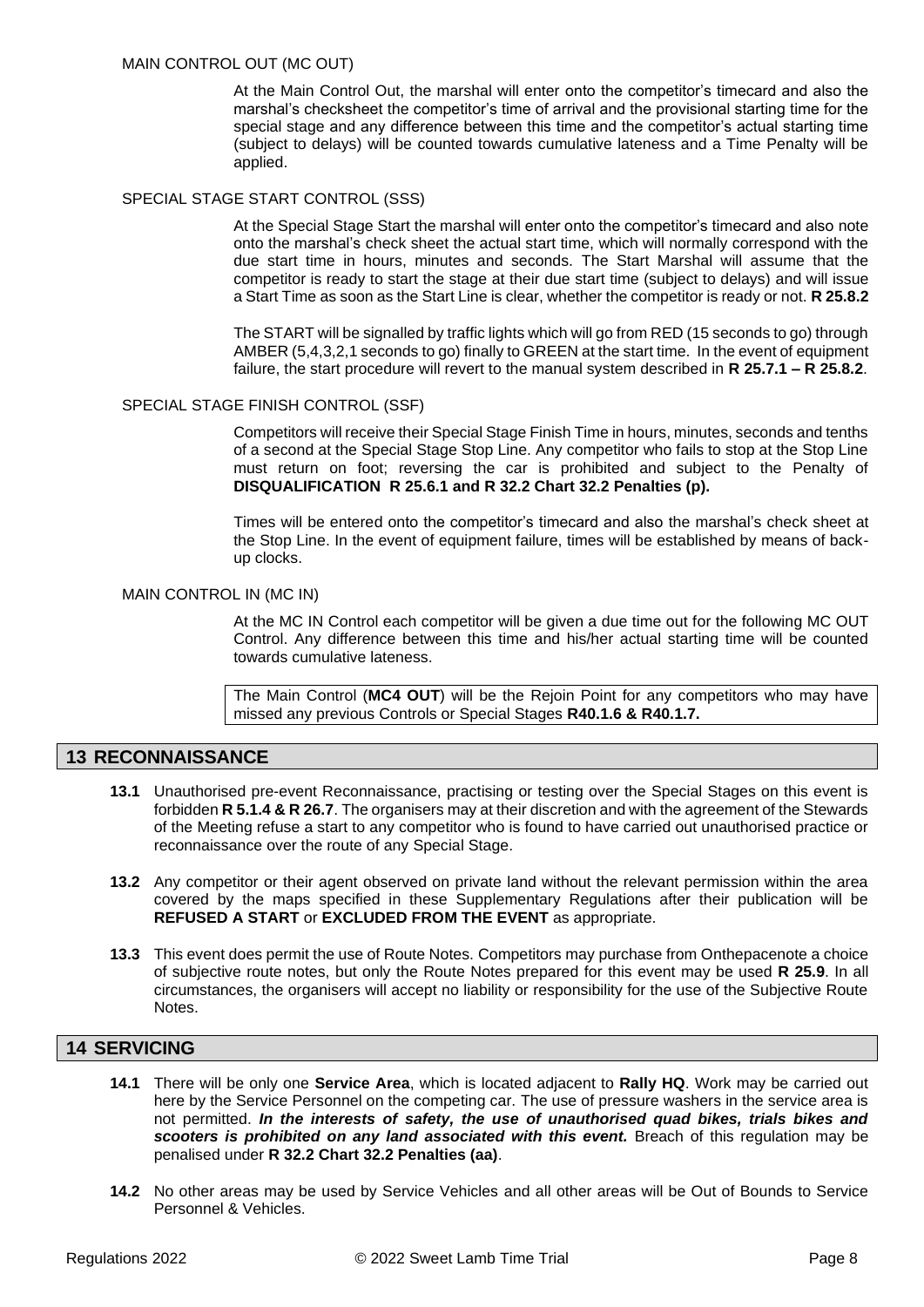- **14.3** Competitors may work, unassisted, on their own cars using equipment carried in the car in 'No Service Areas' except:-
	- Within 100 metres of any Control
	- In any Parc Fermé

The only work permitted in these areas is to carry out the following, unassisted:-

- Cleaning lamp glasses, windscreens, windows, identification markings and vehicle registration numbers. **R 38.2.1**
- **14.4** Competitors are responsible for ensuring their Service Personnel understand, and comply with, the same regulations as competitors regarding noise and driving standards.
- **14.5 THERE WILL BE NO REFUELLING OF COMPETING CARS ONSITE**. Cars must arrive with sufficient fuel in them to complete the event. Penalty for non-confirmation will be **DISQUALIFICATION**. Competitors who have fuel system problems/damage must obtain permission from the Chief Scrutineer before commencing any repairs.
- **14.6** Any competitor receiving assistance contrary to this Articl[e 14](#page-9-0) will be penalised in accordance with **R 32.2 Chart 32.2 Penalties (n)** subject to the following modifications:-
	- Having a Service Vehicle in any Out of Bounds Area will incur a penalty of 10 minutes for first offence and DISQUALIFICATION for a second offence
	- Receiving assistance from a Service Vehicle in any Out of Bounds Area will mean DISQUALIFICATION on the first offence.
- **14.7** Where servicing is not permitted, the use or receipt by the competing crew of any manufactured materials (solid or liquid), spare parts, tools or equipment other than those carried on the competing car, is also prohibited**. R 38.1.2.**
- **14.8** An oil and fuel resistant groundsheet must be placed under any vehicle whilst it is being worked on in the Service Area and **all debris must be removed from site by the Service Crew**. Failure to comply may be penalised under R 32.2 Chart 32.2 Penalties (aa).
- *Competitors are responsible for ensuring that their service crews understand and comply with the relevant Health and Safety Regulations and are deemed to be responsible for the actions and behaviour of their service crews.*

#### **15 PENALTIES**

- **15.1** Competitors will start with zero time penalties. Classification for the Order of Merit will be by reference to total marks lost, the winner being the competitor with the least total time penalty. In the event of a tie, the winner will be the competitor who accomplished the best time on the first Special Stage. If this is not sufficient to decide the tie, the times of the second, third, fourth etc Special Stages will be taken into consideration **R 40.1.2**.
- <span id="page-10-1"></span><span id="page-10-0"></span>**15.2** Penalties will be applied as set out in **R 32.2 Chart 32.2**
- **15.3 The following offences will carry a penalty of DISQUALIFICATION: -**
	- (a) Servicing contrary to Article [14](#page-9-0) of these Supplementary Regulations.
	- (b) Driving in reverse direction on a Special Stage or reversing to a stop line
	- (c) Smoking on a Special Stage
	- (d) Failure to wear properly fastened seat belts, FHR device and crash helmets on
	- a Special Stage
	- (e) Causing an obstruction on any access road to a Special Stage.
	- (g) Disposing of waste contrary to Article [9.8](#page-7-0)

#### **16 ALTERATIONS AND FINAL INSTRUCTIONS**

**16.1** Any notice signed by the Clerk of the Course, Assistant Clerks of the Course or Secretary of the Meeting, displayed during the event, will have the same authority as these S.Rs.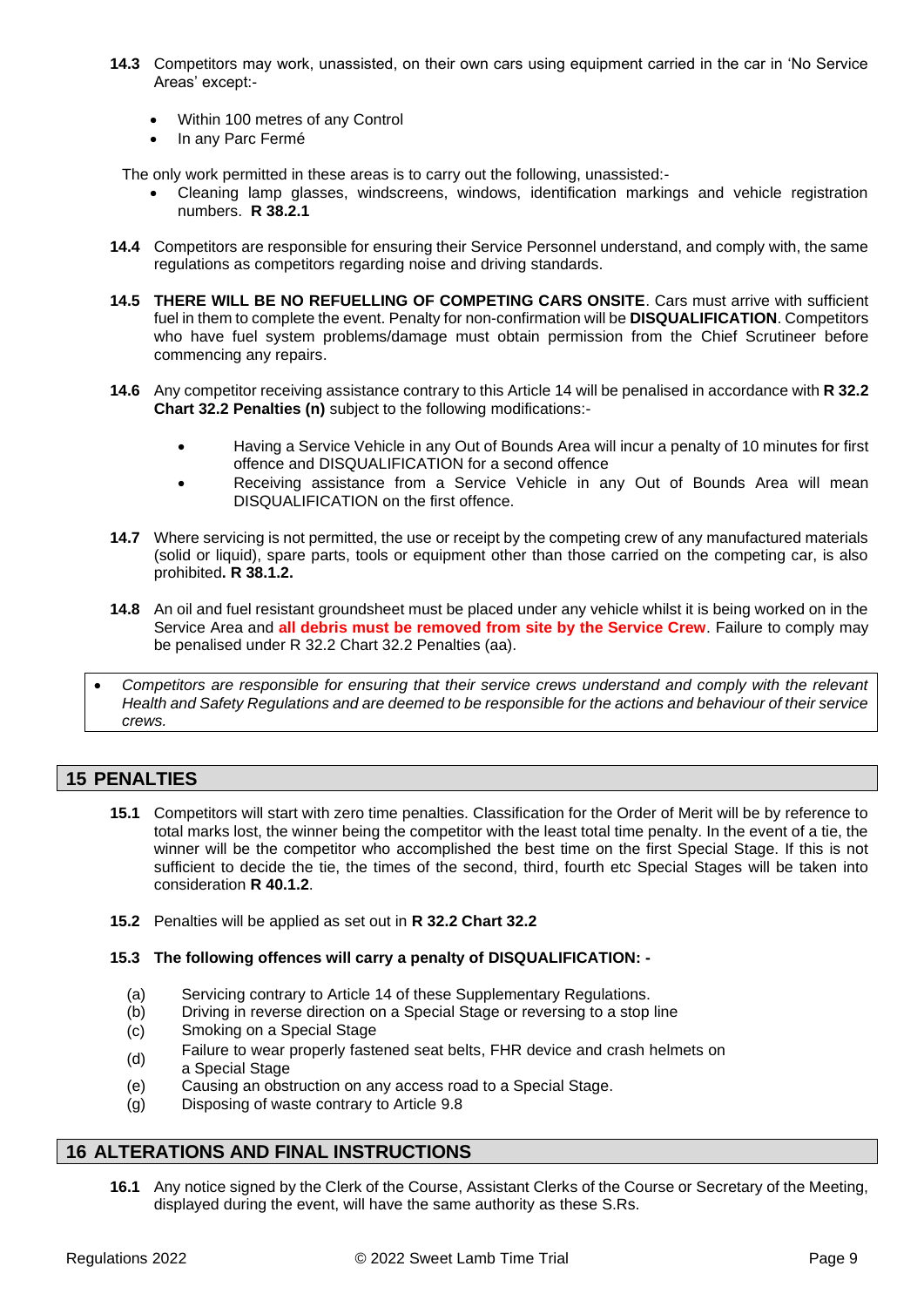- **16.2** Final Instructions will be e-mailed to the nominated recipient on Sunday 13th June 2022. **It is the competitors' responsibility to ensure that the e-mail address provided on the entry form is correct!!**
- **16.3** The Final Instructions will have the same authority as these Supplementary Regulations.
- **16.4** All Bulletins will be issued electronically to each Competitor. It is the competitors' responsibility to check for such Bulletins and all competitors will be deemed to have read such Bulletins.

#### **17 CHILD PROTECTION POLICY**

- **17.1** Every child's welfare is paramount.
- **17.2** All children, whatever their age, culture, disability, gender, language, racial origin, religious belief and / or sexual identity, have the right to protection from abuse.
- **17.3** All suspicions and allegations of inappropriate behaviour will be taken seriously and responded to swiftly and appropriately.
- **17.4** Anyone under the age of 18 years, as defined in the Children Act 1989, will be considered as a child for the purpose of this document.
- **17.5** Any concerns about child protection whilst at this event should be communicated to the Child Protection Officers in person, or to the Clerk of Course, Secretary of the Meeting or any senior official.

#### **18 GENERAL**

- **18.1** A Car Emergency Escape Tool capable of cutting seat belts must be carried on board the vehicle at all times. It must be easily accessible for the driver and co-driver when seated with their harnesses fastened.
- **18.2** Every person entering Sweet Lamb must display a form of ID to the gate security when arriving at the venue.
- **18.3** In order for this event to run efficiently and safely, a lot of voluntary help is required. If you know of any friends, or family, who may be willing to help marshal on the event, please ask them to contact our chief marshal as follows:-

Phil Hatfield philliphat31@gmail.com 07966 691 104

The organisers would like to thank the below companies for helping with items to go in the marshals packs.

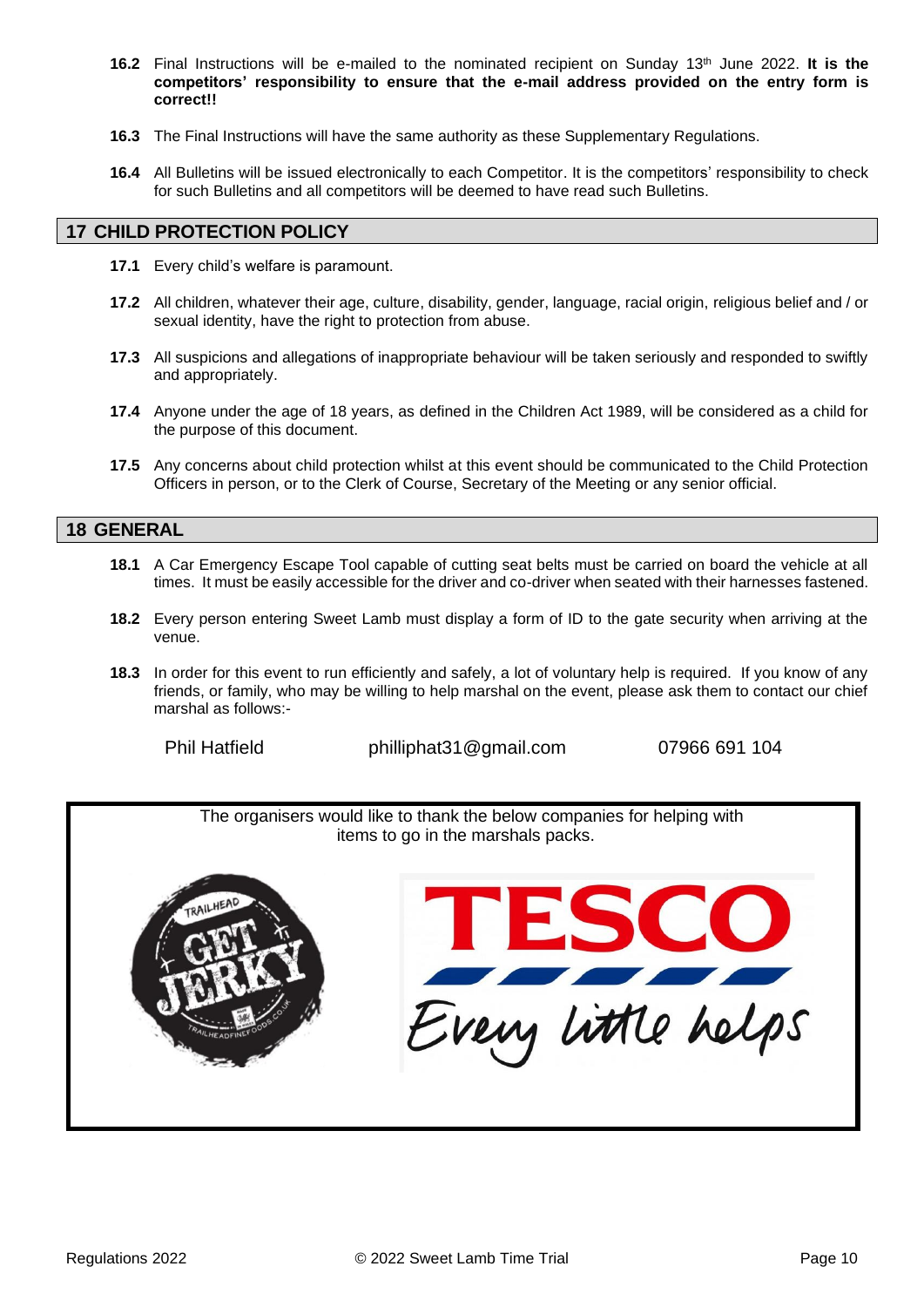## **19 PROVISIONAL TIME SCHEDULE**

| ТC<br>SS         | <b>Location</b>                               | <b>Stage</b><br><b>Mileage</b> | Liaison<br><b>Mileage</b> | <b>Target</b> | <b>Time 1st</b><br>Car  |
|------------------|-----------------------------------------------|--------------------------------|---------------------------|---------------|-------------------------|
|                  |                                               |                                |                           |               |                         |
| Day1             |                                               |                                |                           |               | <b>Sunday 26th June</b> |
|                  | <b>Sighting Run Anti Clockwise</b>            |                                | 6.4                       |               | 08:00                   |
| MC1 (out)        |                                               |                                |                           |               | 08:30                   |
| <b>SS1 Start</b> |                                               |                                | 0.1                       | 00:05         | 08:35                   |
| <b>SS1 Stop</b>  |                                               | 3.9                            |                           | 00:04         | 08:39                   |
| <b>MC2</b> (in)  |                                               |                                | 2.4                       | 00:10         | 08:49                   |
| MC2 (out)        |                                               |                                |                           |               | 09:35                   |
| <b>SS2 Start</b> |                                               |                                | 0.1                       | 00:05         | 09:40                   |
| <b>SS2 Stop</b>  |                                               | 3.9                            |                           | 00:04         | 09:44                   |
| $MC3$ (in)       |                                               |                                | 2.4                       | 00:10         | 09:54                   |
| MC3 (out)        |                                               |                                |                           |               | 10:40                   |
| <b>SS3 Start</b> |                                               |                                | 0.1                       | 00:05         | 10:45                   |
| <b>SS3 Stop</b>  |                                               | 3.9                            |                           | 00:04         | 10:49                   |
| <b>MC4</b> (in)  |                                               |                                | 2.4                       | 00:10         | 10:59                   |
|                  |                                               | <b>Turnaround</b>              |                           |               |                         |
|                  | <b>Sighting Run Anti Clockwise</b>            |                                | 6.4                       |               | 12:45                   |
| MC4 (out)        |                                               |                                |                           |               | 13:15                   |
| <b>SS4 Start</b> |                                               |                                | 2.4                       | 00:10         | 13:25                   |
| SS4 Stop         |                                               | 3.9                            |                           | 00:04         | 13:29                   |
| MC5 (in)         |                                               |                                | 0.1                       | 00:05         | 13:34                   |
| MC5 (out)        |                                               |                                |                           |               | 14:20                   |
| <b>SS5 Start</b> |                                               |                                | 2.4                       | 00:10         | 14:30                   |
| <b>SS5 Stop</b>  |                                               | 3.9                            |                           | 00:04         | 14:34                   |
| MC6 (in)         |                                               |                                | 0.1                       | 00:05         | 14:39                   |
| MC6 (out)        |                                               |                                |                           |               | 15:25                   |
| <b>SS6 Start</b> |                                               |                                | 2.4                       | 00:10         | 15:35                   |
| <b>SS6 Stop</b>  |                                               | 3.9                            |                           | 00:04         | 15:39                   |
| $MC7$ (in)       |                                               |                                | 0.1                       | 00:05         | 15:44                   |
|                  |                                               |                                |                           |               |                         |
|                  | 23.4<br><b>SS Mileage</b>                     |                                |                           |               |                         |
|                  | <b>Liaison Mileage</b><br><b>Rally Totals</b> |                                |                           | 27.8          |                         |
|                  |                                               |                                | <b>Total Mileage</b>      | 51.2          |                         |
|                  |                                               |                                | % of Special Stages       | 45.70%        |                         |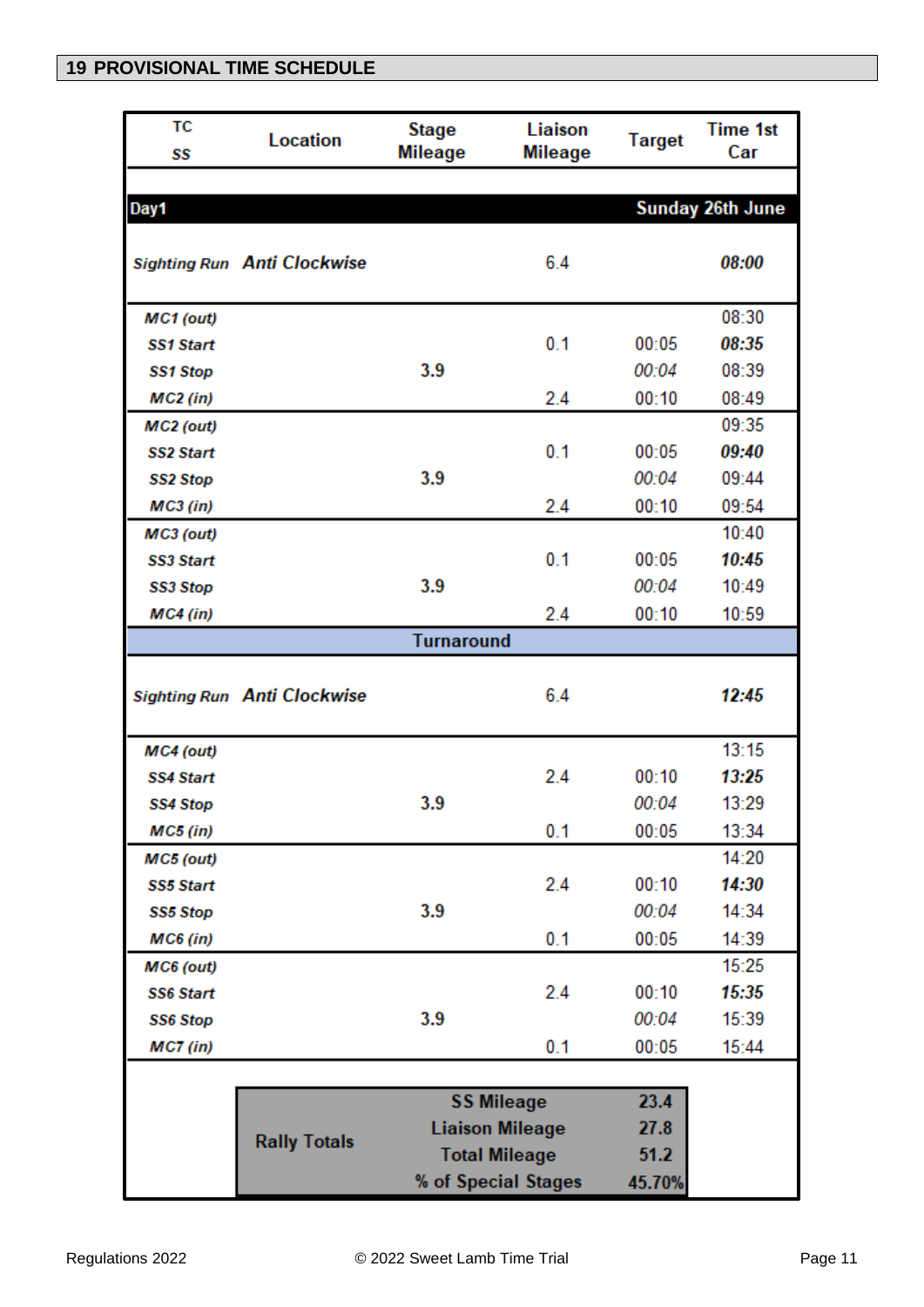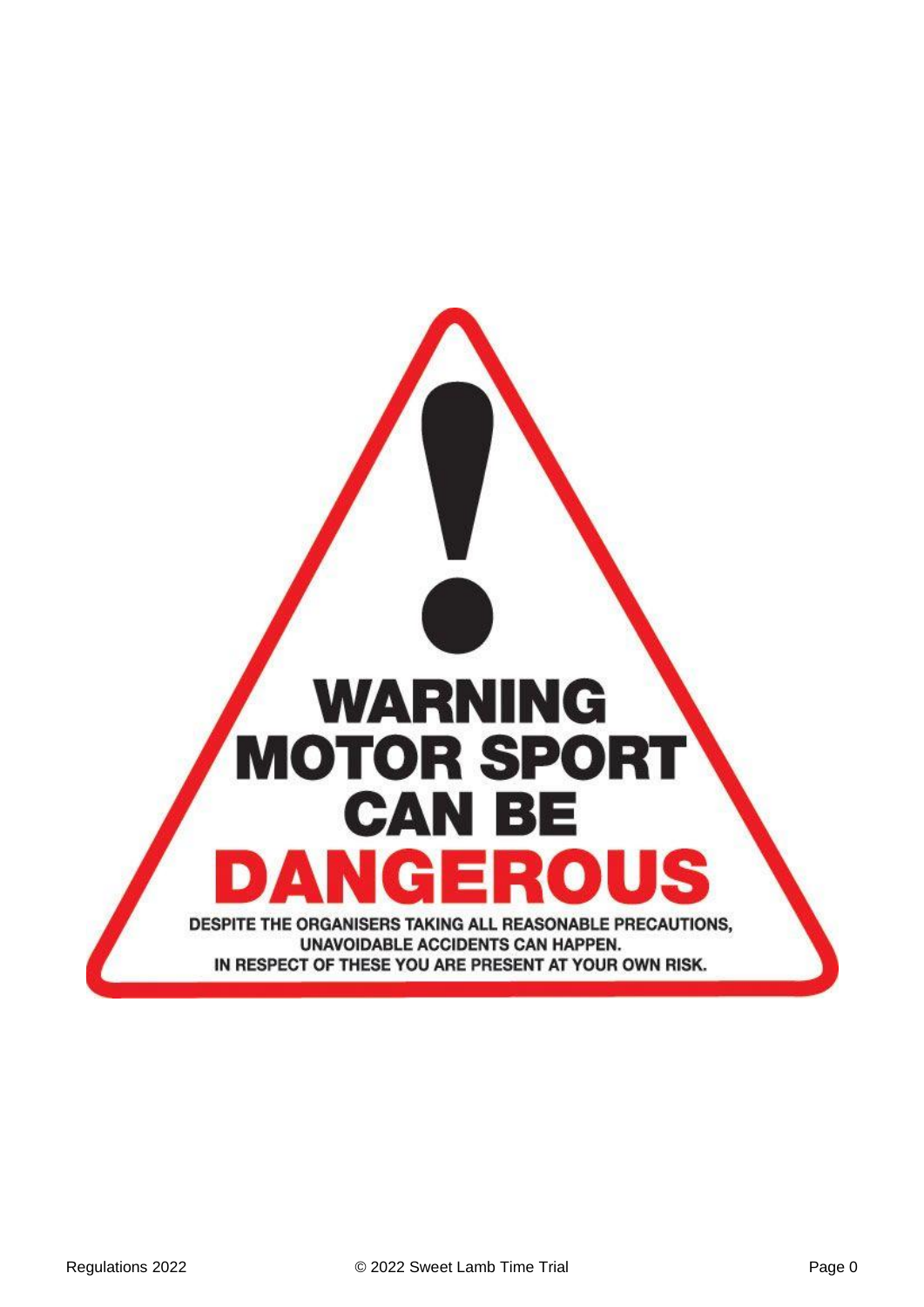

# **NEWTOWN & DISTRICT AUTOMOBILE CLUB LTD CLUB MEMBERSHIP FORM**



| <b>PLEASE USE BLOCK CAPITALS</b> | <b>Membership Fee Is Non-Refundable</b> |
|----------------------------------|-----------------------------------------|
| <b>FIRST NAME</b>                |                                         |
| <b>LAST NAME</b>                 |                                         |
| <b>ADDRESS</b>                   |                                         |
|                                  |                                         |
|                                  |                                         |
| POST TOWN                        |                                         |
| <b>COUNTY</b>                    |                                         |
| POSTCODE                         |                                         |
| <b>TELEPHONE</b>                 |                                         |
| <b>MOBILE</b>                    |                                         |
| E-MAIL                           |                                         |
| SIGNATURE                        |                                         |
| DATE                             |                                         |
|                                  | <b>UNDER 18?</b>                        |
| DATE OF BIRTH                    | <b>PARENTS SIGNATURE</b>                |

CLUB MEMBERSHIP FEE IS £15.00. PLEASE MAKE YOUR CHEQUES PAYABLE TO NEWTOWN & DISTRICT AUTOMOBILE CLUB LTD OR NADAC FOR SHORT.

PLEASE RETURN YOUR COMPLETED FORM AND MEMBERSHIP FEE TO:

**DANIEL JONES** NADAC MEMBERSHIP SECRETARY C/O UNIT 4 GROOMS ENTERPRISE PARK POOL ROAD NEWTOWN Powys **SY16 1DL** 

EMAIL: MEMBERSHIP.NADAC@GMAIL.COM

Please note: Your contact information will be used for Club notices and membership renewals and will not be passed onto third parties.

| For Office Use Only. |  |
|----------------------|--|

Event: .......................... Date Paid: /

Method of Payment: Cash/Cheque/BACS Pay In Ref:

 $\overline{\phantom{a}}$ 

Membership Number: